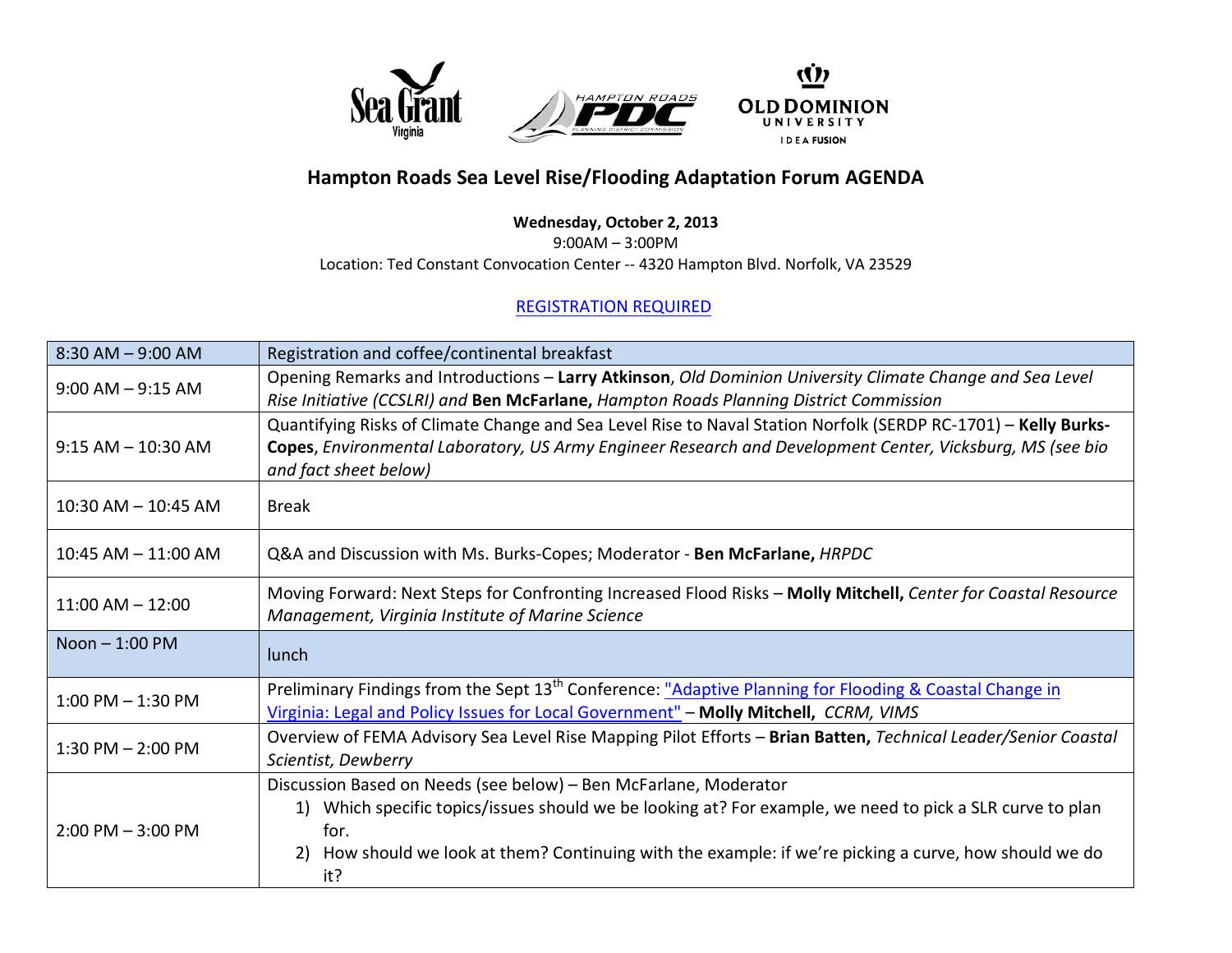





Version: 9/23/13

## Registrants as of September 29, 2013

| <b>First Name</b> | <b>Last Name</b> | Affiliation/Organization                           | Topic(s) you would like this Forum to address?                                                                                                                                                                                            |
|-------------------|------------------|----------------------------------------------------|-------------------------------------------------------------------------------------------------------------------------------------------------------------------------------------------------------------------------------------------|
|                   |                  |                                                    | Present and potential DoD actions to help prevent flooding impacts; Possibilities of Federal installations working with                                                                                                                   |
|                   |                  |                                                    | surrounding community to mitigate flooding/climate change impacts; How can the Air Force Community Partnership                                                                                                                            |
| Doug              | Allen            | Marstel-Day                                        | initiative (public-public, public-private or P4) help mitigate flooding impacts?                                                                                                                                                          |
|                   |                  |                                                    | One of my areas of interest is the hydrology of climate change. We continue to use design precipitation events from<br>the past while building new infrastructure meant to last decades. While downscaling from GCMs and RCMs is still an |
| Michael           | Barbachem        | <b>URS Corporation</b>                             | art (with mixed results), I believe that a conversation has to be had regarding adaptation design for precipitation.                                                                                                                      |
| Marcia            | Berman           | <b>VIMS</b>                                        | Predictive models for sea level rise                                                                                                                                                                                                      |
|                   |                  | City of Virginia Beach                             |                                                                                                                                                                                                                                           |
|                   |                  | Environment &                                      |                                                                                                                                                                                                                                           |
| Clay              | Bernick          | <b>Sustainability Office</b>                       | Quantifying Risks from Sea Level Rise                                                                                                                                                                                                     |
|                   |                  |                                                    | How each facet of the SLR community (academic, private, government, etc.) can contribute to moving forward with                                                                                                                           |
| Maura             | Boswell          | Moffatt & Nichol                                   | implementing a comprehensive plan for the region.                                                                                                                                                                                         |
| Fred              | <b>Brusso</b>    | City of Portsmouth                                 | Regional use of Kellyy's work and regional activities ie publicity, regulations.                                                                                                                                                          |
|                   |                  |                                                    | Large swaths of privately held land will eventually become uninhabitable, far more than can be bailed out by                                                                                                                              |
|                   |                  |                                                    | governments. Private owners will simply lose the value of their submerged land, and the local tax base will shrink.                                                                                                                       |
|                   |                  | <b>CoastalObsTechServices</b>                      | What are the economic forecasts (granted, already notoriously inaccurate) for Hampton Roads? Ethics and wisdom of                                                                                                                         |
| Mark              | <b>Bushnell</b>  | LLC                                                | selling at-risk coastal property to SLR nay-sayers.                                                                                                                                                                                       |
| Holly             | Carpenter        | <b>USACE Norfolk</b>                               | Sea Level Rise General                                                                                                                                                                                                                    |
|                   |                  |                                                    | I have no topics to address, but I am interested in the presentation addressing climate change and Naval Station                                                                                                                          |
| Ellen             | Cava             | <b>US Coast Guard</b>                              | Norfolk.                                                                                                                                                                                                                                  |
|                   |                  |                                                    | Latest information regarding sea level rise and how it will affect private property owners as well as coastal/shoreline                                                                                                                   |
| Jamie             | Clark            | City of Newport News                               | projects.                                                                                                                                                                                                                                 |
| Andrea            | Clontz           | Isle of Wight County -<br><b>Emergency Manager</b> |                                                                                                                                                                                                                                           |
|                   |                  |                                                    | Practical mitigation efforts for dealing with the life safety issues associated with increased flood risks.<br>I'm participating on an ASCE-COPRI committee proposing a set of design guidelines for waterfront, offshore and             |
|                   |                  |                                                    | coastal infrastructure, geared towards the marine industry's adapting and mitigating for forecasted climate change and                                                                                                                    |
| <b>Steve</b>      | Curtis           | <b>Collins Engineers</b>                           | sea level rise impacts. I'm interested in the Norfolk Naval Station segment of the forum.                                                                                                                                                 |
| Russell           | De Young         | <b>NASA Langley</b>                                | sea level future modeling                                                                                                                                                                                                                 |
|                   |                  | Norfolk Department of                              | Efficient integration of TMDL, new stormwater regs, and sea level adaptation strategies. looking at the overlap in                                                                                                                        |
| Kevin             | Du Bois          | Planning                                           | policy/goals among new stormwater regs, TMDL requirements, and adaptive strategies (like retreat) for SLR.                                                                                                                                |
| Joseph            | DuRant           | NN City Attorney's Office                          | Legal issues                                                                                                                                                                                                                              |
| Emily             | Egginton         | <b>VIMS</b>                                        | How the risk assessment for the Norfolk and Langley base compares to other military installations.                                                                                                                                        |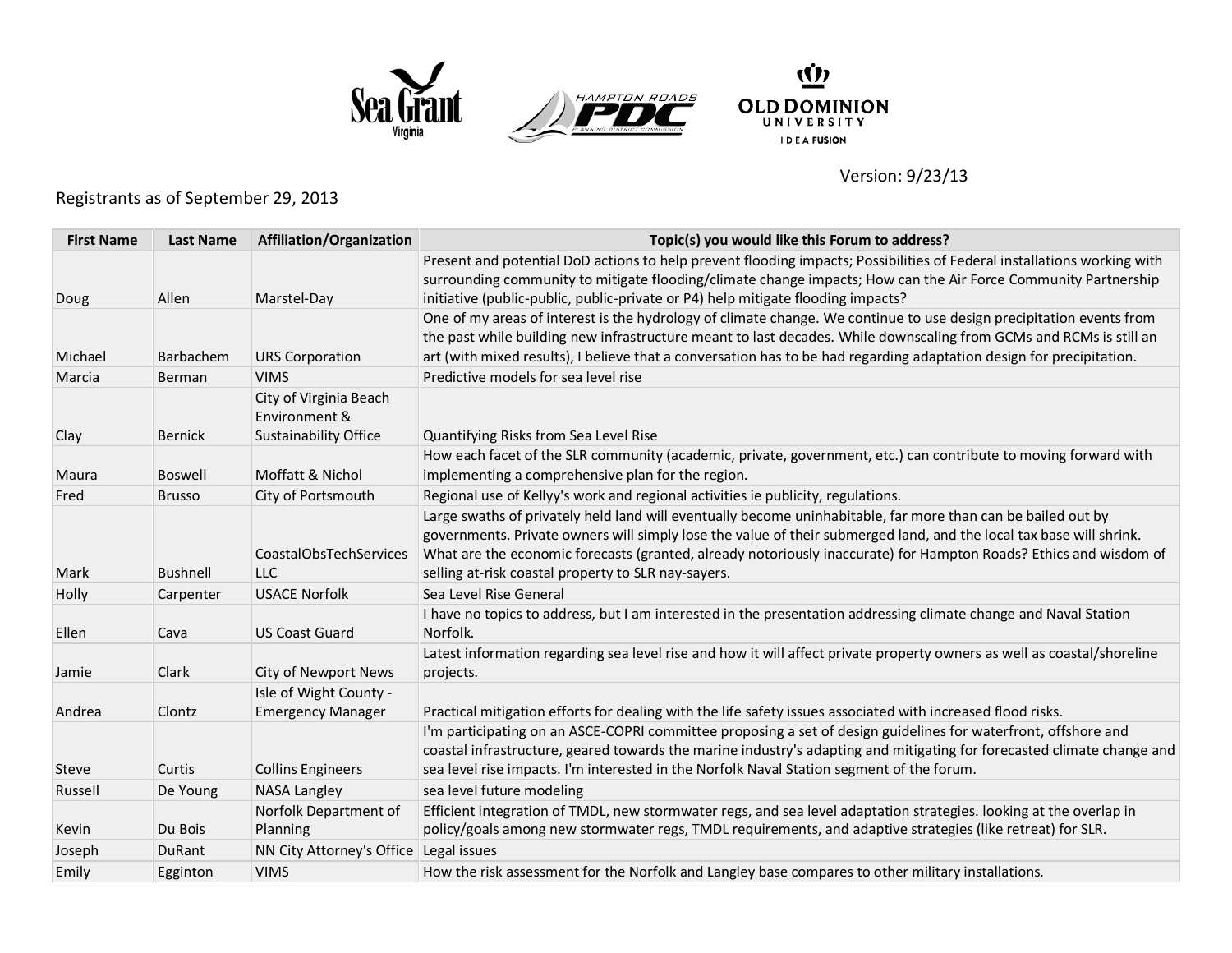





| Tal          | Ezer         | ODU                                                  | all issues of SLR                                                                                                                                                                                                                                                                                                                                                                                                                                                                                                                                                                                                                                                                                                                                                                               |
|--------------|--------------|------------------------------------------------------|-------------------------------------------------------------------------------------------------------------------------------------------------------------------------------------------------------------------------------------------------------------------------------------------------------------------------------------------------------------------------------------------------------------------------------------------------------------------------------------------------------------------------------------------------------------------------------------------------------------------------------------------------------------------------------------------------------------------------------------------------------------------------------------------------|
| Anthony      | Farmer       | <b>NAVFAC Mid-Atlantic</b>                           | Effects of flooding on coastal infrastructure.                                                                                                                                                                                                                                                                                                                                                                                                                                                                                                                                                                                                                                                                                                                                                  |
|              |              | Applied Research in<br><b>Environmental Sciences</b> | Has there been any progress in the ODU Forum to collaborate with government administrations (appointed and<br>elected staff), realty companies, and the flood insurance companies for this region?<br>Can you invite them as panelists for the forums so the environmentalist, researchers, public utilities, planners, and                                                                                                                                                                                                                                                                                                                                                                                                                                                                     |
| Anne         | Garland      | Nonprofit, Inc.                                      | emergency managers of the region can discuss comps at a series of forums with these players of the SLR Risk puzzle?                                                                                                                                                                                                                                                                                                                                                                                                                                                                                                                                                                                                                                                                             |
| Gayle        | Hicks        | City of Hampton                                      | regional standardization of SLR used for planning purposes<br>regional standardization of engineering standards<br>discussion on EPA planning tools utilized for SLR planning                                                                                                                                                                                                                                                                                                                                                                                                                                                                                                                                                                                                                   |
| Angela       | Hopkins      | Department of Planning                               | How to address sea level rise in comprehensive plans or other local regulations?                                                                                                                                                                                                                                                                                                                                                                                                                                                                                                                                                                                                                                                                                                                |
| Shereen      | Hughes       | <b>Wetlands Watch</b>                                | I would like to see a significant amount of time set aside for an open forum to follow up with<br>questions/concerns/discussion points from the previous forums as well as the Oct. 2 speakers. We could ask for<br>updates from different forum membersmaybe preliminary findings from the W&M Forum: "Adaptive Planning for<br>Flooding & Coastal Change in Virginia: Legal and Policy Issues for Local Government" on 9/13/13.                                                                                                                                                                                                                                                                                                                                                               |
| Shannon      | <b>Hulst</b> | <b>Wetlands Watch</b>                                | <b>NA</b>                                                                                                                                                                                                                                                                                                                                                                                                                                                                                                                                                                                                                                                                                                                                                                                       |
| David        | Imburgia     | City of Hampton, VA                                  | Picking a curve - which SLR scenario should we plan for? Incorporating SLR into comprehensive plans<br>Re-inventing Hampton Roads in light of SLR predictions, the bright side?                                                                                                                                                                                                                                                                                                                                                                                                                                                                                                                                                                                                                 |
| Eric         | Jabs         | ODU CCPO                                             | Who ordered and funded the study?                                                                                                                                                                                                                                                                                                                                                                                                                                                                                                                                                                                                                                                                                                                                                               |
| <b>Brian</b> | Joyner       | Moffatt & Nichol                                     | Funding our adaptation to recurrent flooding issues, including allowance for sea level rise over time. i.e. how much can<br>be done with existing funding streams as ongoing work, vs. funding that needs to be put aside incrementally, far in<br>advance, to be able to afford certain measures down the road when they are most needed. Mechanisms communities<br>and other entities have created to allow for funds to be put aside, even to grow(!), as a flooding / adaptation fund.<br>Funding again: How are communities and private entities actively planning to spend money in the future (rather than<br>right now) on physical flood mitigation measures, since we hope that in the future we will be able to see which "curve"<br>of sea level rise we are actually experiencing. |
| Janet        | Krenn        | Virginia Sea Grant                                   | na                                                                                                                                                                                                                                                                                                                                                                                                                                                                                                                                                                                                                                                                                                                                                                                              |
| Seamus       | Mccarthy     | City of Norfolk                                      | <b>Flooding Adaptation</b>                                                                                                                                                                                                                                                                                                                                                                                                                                                                                                                                                                                                                                                                                                                                                                      |
| Benjamin     | McFarlane    | <b>HRPDC</b>                                         | <b>NA</b>                                                                                                                                                                                                                                                                                                                                                                                                                                                                                                                                                                                                                                                                                                                                                                                       |
| George       | McLeod       | ODU                                                  | Moving forward from discussion to action                                                                                                                                                                                                                                                                                                                                                                                                                                                                                                                                                                                                                                                                                                                                                        |
| Whitney      | McNamara     | City of Virginia Beach                               | How we can work together as a region to move forward with planning for SLR                                                                                                                                                                                                                                                                                                                                                                                                                                                                                                                                                                                                                                                                                                                      |
| Molly        | Mitchell     | VIMS/CCRM                                            | Next steps for coastal localities                                                                                                                                                                                                                                                                                                                                                                                                                                                                                                                                                                                                                                                                                                                                                               |
| Lenny        | Newcomb      | City of Norfolk Planning                             | Expand the topic to include the impacts of sea level rise upon theentire City of Norfolk                                                                                                                                                                                                                                                                                                                                                                                                                                                                                                                                                                                                                                                                                                        |
| Jeff         | Orrock       | NOAA / NWS                                           | Development of mitigation strategies and ways to best educate key deicision makers.                                                                                                                                                                                                                                                                                                                                                                                                                                                                                                                                                                                                                                                                                                             |